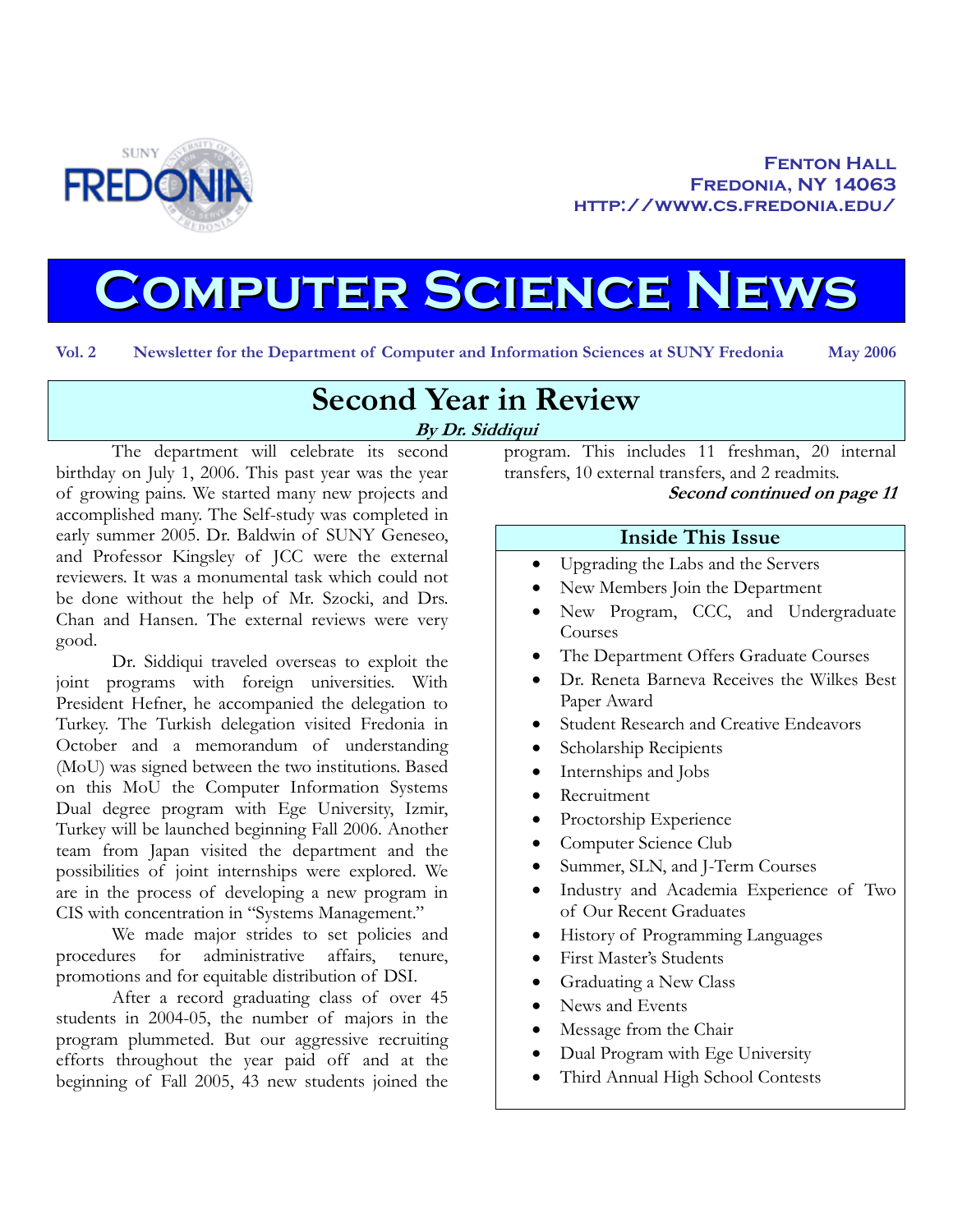#### **Upgrading the Labs and the Servers By Professors Szocki, and Siddiqui**

After the original renovation and upgrade of Lab 115 in 1999 and 2000 when we acquired three servers and over 30 machines the upgrade of 2003 had shrunk the Lab back to only 15 machines and one new server. With the concerted efforts of Drs. Siddiqui, Zubairi and Mr. Szocki we acquired two servers and the number of computers in the Lab will be increased to 20+ machines at the next upgrade in Fall 2006. The support and timely funding received from Dean Ewing and Ms. Karen Klose is very much appreciated. The two servers that we already received are new Dell Power Edge 1800 servers. These servers will replace the two old workhorses we had.

One of the new servers which is used for web and email has three 300 GB 10,000 RPM hard disks, dual core Intel Xeon 3.0 GHz processors, and 2 GB RAM. The email software is Qmail running pop3 and an IMAP configuration. We will provide Computer Science majors with Computer Science email (that is in addition to their Fredonia email). The new Computer Science email will be accessible through a web interface. The web application is an Apache server running the latest versions of Perl and PHP.

The second new server has three 300 GB 10,000 RPM and two 36 GB 15,000 RPM hard disks, dual core Intel Xeon 3.0 GHz processors, and 2 GB RAM. This server will host shell accounts for the faculty and will be used for faculty storage, development, and research.

The third server we have will continue to be the student server for storage, development, and web sites. The server is running Mandrake 10.1.

We will be receiving new machines in Fall 2006 for our lab in Fenton 115. The lab currently has fifteen Windows machines. The upgrade will replace those machines and add five more. The twenty new machines will be Dell OptiPlex GX620 computers. Each machine will have 80 GB 10,000 RPM hard disk, Intel Pentium 4 3.4 GHz processor, 2.0 GB RAM, 17 inch flat panel monitor, and an optical mouse.

#### **Page 2 SUNY Fredonia Computer Science News**

We already upgraded the Lab 2164 in Summer 2005. A set of new carpet, link system and chairs were added to the Lab.

Lab administration with the direct overlook of Head Proctor David Mandery with a team of 10-12 assistants, and supervision of Mr. Szocki was flawless.

For more information about the labs and our facilities, see http://www.cs.fredonia.edu/cswebpage/facilities.html.

#### **New Members Join the Department**  *By Dr. Siddiqui*

Beginning Fall 2006 the department added following new faculty members on its roster:

- 1) **Dr. G. Singh** who was hired as a Visiting Asstant Professor for one year in Fall 2005 will return for another year (2006-07). In Fall 2006, he is scheduled to teach two sections of CSIT 107. We're familiar with him; he has taught for the Department in 2001 and has over three years of experience at Fredonia. He has a PhD in Physics, over 100 publications, and over 15 years of teaching (CS, IT, Engineering, Math, Physics, etc.) experience at various colleges and universities.
- 2) **Dr. Natalie Nazarenko** will join us as a Visiting Assistant Professor for the year (2006-07). In Fall 2006, she is scheduled to teach two courses, CSIT 251, and CSIT 104. She has a PhD in Math/CS, and was a Post-doc fellow at Ukrainian Academy of Sciences and has widely published. She has been teaching in the US since 1996 and currently lives in Buffalo.
- 3) **Professor Derrik Decker** will join us this Fall. In Fall 2006, he plans to teach CSIT 104 and other service courses. Professor Decker is the retiring Director (Technology) and Chair (Math) from Gowanda Central School. He has a MS degree and over 30 years of teaching experience.

The department is still busy in recruiting two more tenure-track and one visiting positions.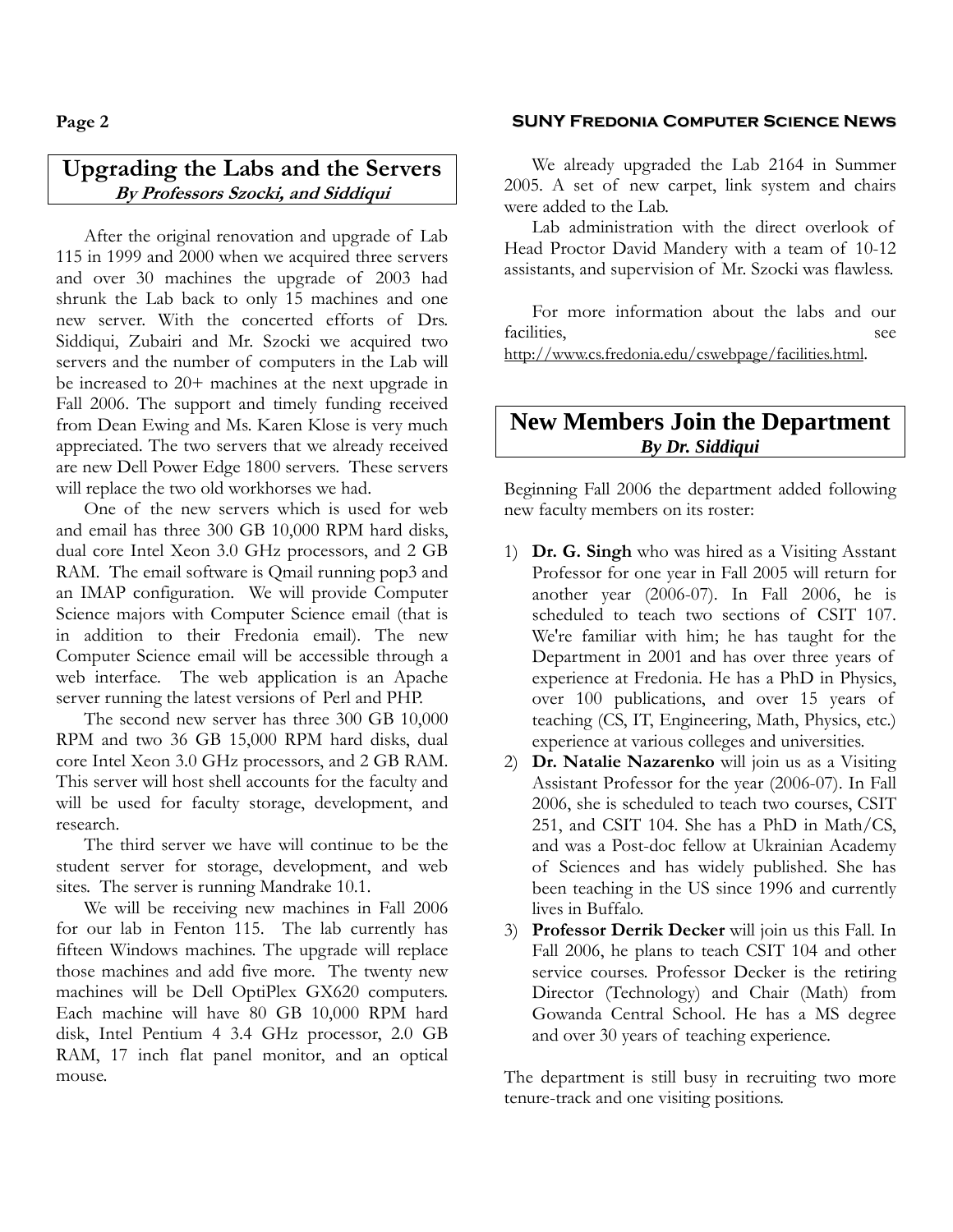# **Another New Program: Computer Information Systems – Systems Management**

The School of Business Administration has recently suspended the Business Administration - MIS program. After several brainstorming meetings of the CS Chair with Drs. Rich Robinson, Seyedian, and the Dean Ewing we decided to house the MIS program in the CS department. The department decided to structure this program as a new track in the Computer Information Systems degree program. This option will be called "Systems Management" track and the existing CIS degree will be packaged as a Systems Development track. If approved, we hope to institute the program in Fall 2006.

There is a well-acknowledged demand for MIS professionals in the country. The shortage of qualified staff can be attributed to inadequate curriculum, lack of interest in the MIS programs among students, and inability of such programs to produce trained professionals. The department plans to address these issues in the development of the new program. The introduction of the Systems Management track in the CIS degree will produce professionals with expertise in both the Computer Science and (business) information systems management. The availability of a CIS-Systems Management program will allow majors to become (technology) systems managers. This program would also address the needs of potential content specialists with scientific industrial careers who intend to move into the field of Computer Information Systems management. This program is intended for students who want to earn a Bachelor's degree with a focus on systems management. Tentatively, this 66 credit hour degree program will include 24 credits of CIS core, 12 credits of Business core, 15 credits of track requirements and 15 credits of CIS and Business electives. The program is set up to be completed in 4 year.

# **New Undergraduate Programs, Courses and CCC Courses**

Although it was an odd year for the catalog revisions, the department continued to develop and revise the catalog, add and offer new courses and programs. The proposal for CIS-Systems Management was submitted. Following new courses were or will be offered:

- 1) CSIT 312 Computer Structures.
- 2) CSIT 224 Problem Solving Using Objects.
- 3) CSIT 251: Information Systems Structures

CSIT 104 was approved to be a CCC-2 course (it joins the list of our CCC classes such as CSIT 120, CSIT 121, CSIT 413, CSIT 425, CSIT 437, CSIT 441, and CSIT 462). New CCC courses are being planned as well.

# **The Department Offers Graduate Courses**

This academic year the department started offering graduate courses in the framework of the Interdisciplinary Studies Program. The following courses were offered:

- CSIT 536: Advanced Network Programming (Summer 2005, Dr. Zubairi)
- CSIT 591: Selected Topics in Computer Science (Fall 2005, Dr. Siddiqui)
- CSIT 580: Computational Biology (Spring 2006, Dr. Barneva)
- CSIT 591: Selected Topics in Computer Science (Spring 2006, Dr. Ehrlich)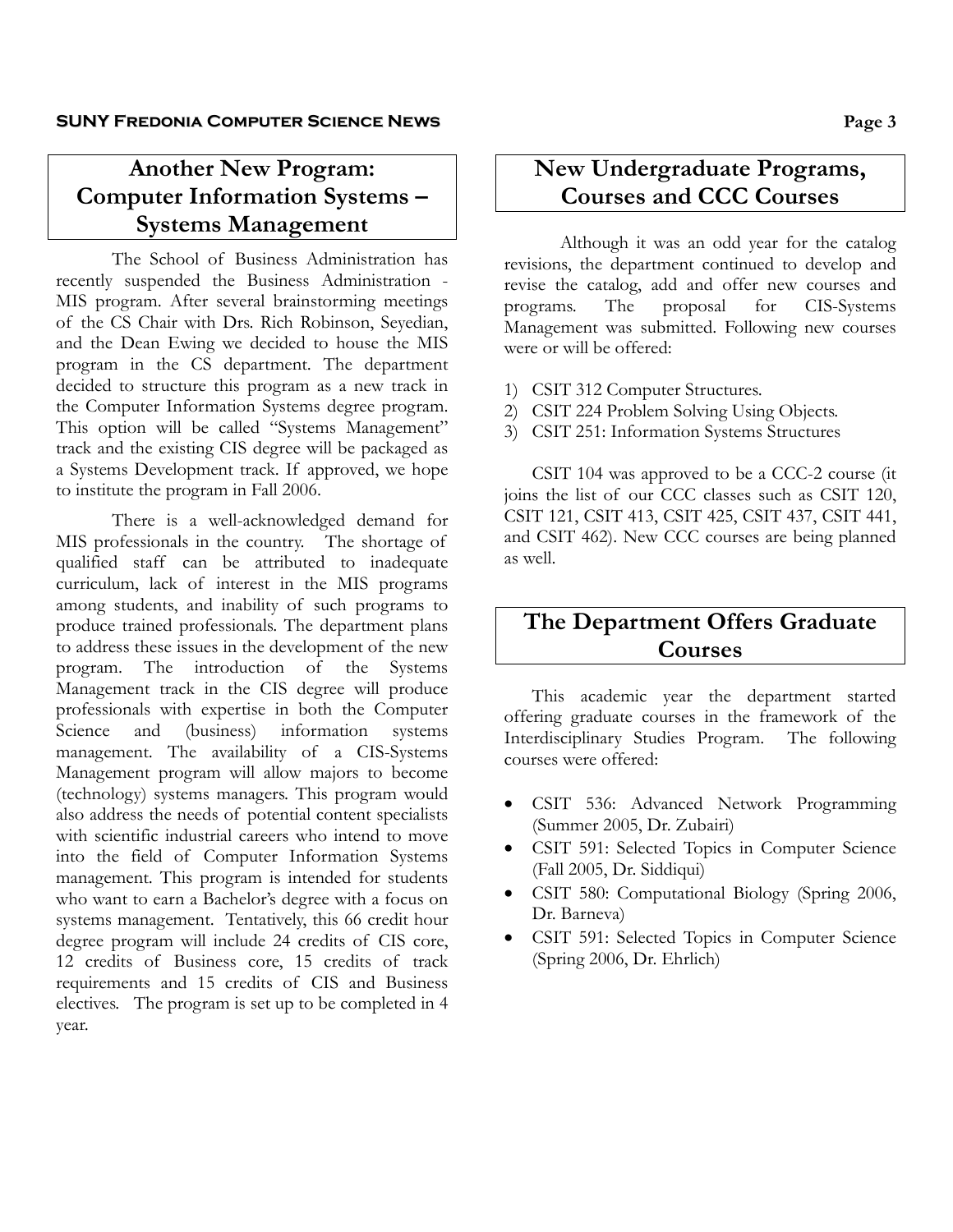# **Dr. Reneta Barneva Receives the Wilkes Best Paper Award**

One of Dr. Barneva's paper, "Analytical honeycomb geometry for raster and volume graphics", **48** (2), 180-199 has been chosen by the British Computer Society as the best paper published in 2005 in The Computer Journal, Oxford University Press. She and her co-author will receive a medal named after Sir Maurice Wilkes, Director of the Cambridge Computer Laboratory and purchase voucher from Oxford University Press. Dr. Barneva has over 20 refereed journal papers and a significant number of conference papers. She published in top journals such as Pattern Recognition Letters, Discrete Applied Mathematics, and Theoretical Computer Science. She is also a Program Committee Member of several international conferences. Dr. Barneva's research is mainly in Computer Graphics and Multimedia. However, her research has applications in engineering, medicine, art, pattern recognition systems, data compression, distance learning, computational biology, and many other fields.

Dr. Barneva visited and worked at leading research institutions in several countries such as Bulgaria, France, Italy, and Slovakia. In addition, Dr. Barneva is a referee for a number of journals.

She joined the university in 2001 and in her short stay at Fredonia, she made significant contributions to the department and the campus.

# **Student Research and Creative Endeavors**

Drs. Arnavut, Barneva, Ehrlich, and Siddiqui supervised many students on various course/research projects. Three students of Dr. Arnavut, four students of Dr. Barneva, three students of Dr. Ehrlich, and one student of Dr. Siddiqui participated in the university's Research and Creative Endeavors Exposition this year. The projects their students worked on were:

RSA Encryption – D. Henning

#### **Page 4 SUNY Fredonia Computer Science News**

- Creating a web-based system for FSA catering S. Cleeton, R. Ostrowski, and M. Saputo
- Using Flash to write a virtual tour of Computer Science Department – J. Keller
- Intelligent Shopping Support System S. Glass
- Project CATIE J. Satterley, R. Olson, M. Mendez
- Exploring Algorithms for EEG Signal Compression – S. Kindlon, B. Kandemir

# **Congratulations to Our Scholarship Recipients!**

The following students received scholarships from the department for the 2006-07 AY:

- **Arthur R. Maytum Scholarship**: Devin Grady, and Andrew Slutsky.
- **J. Beck Memorial Scholarship:** Jeffrey Satterley.
- **Endowment Scholarship:** Bryan Woodard.

The Scholarships Committee Chair, Dr. Chan, the Dept. Chair Dr. Siddiqui and all faculty members extend their heartiest Congratulations to all recipients. Keep up the Good Work!

In addition, 14 students from the department received the **MACS scholarship** for the 2005-06 AY, and many others will receive it in the next academic year.

The MACS scholarship program invited David Lemmon, a 1999 graduate, who is currently employed at Locheed-Martin at Owego, Ferat Sahin, a professor at the Department of Electrical Engineering at RIT, and Jeff Majka, a 2002 graduate, who is employed with Information Technology and Geographic Information Systems Group at Buffalo, as speakers to SUNY Fredonia. In the coming years, MACS scholarship program is planning to invite more alumni to campus.

For more information about the MACS scholarship, visit the grant's website http://www.cs.fredonia.edu/~macs or contact Dr. Arnavut at arnavut@cs.fredonia.edu or Dr. Zubairi at zubairi@cs.fredonia.edu.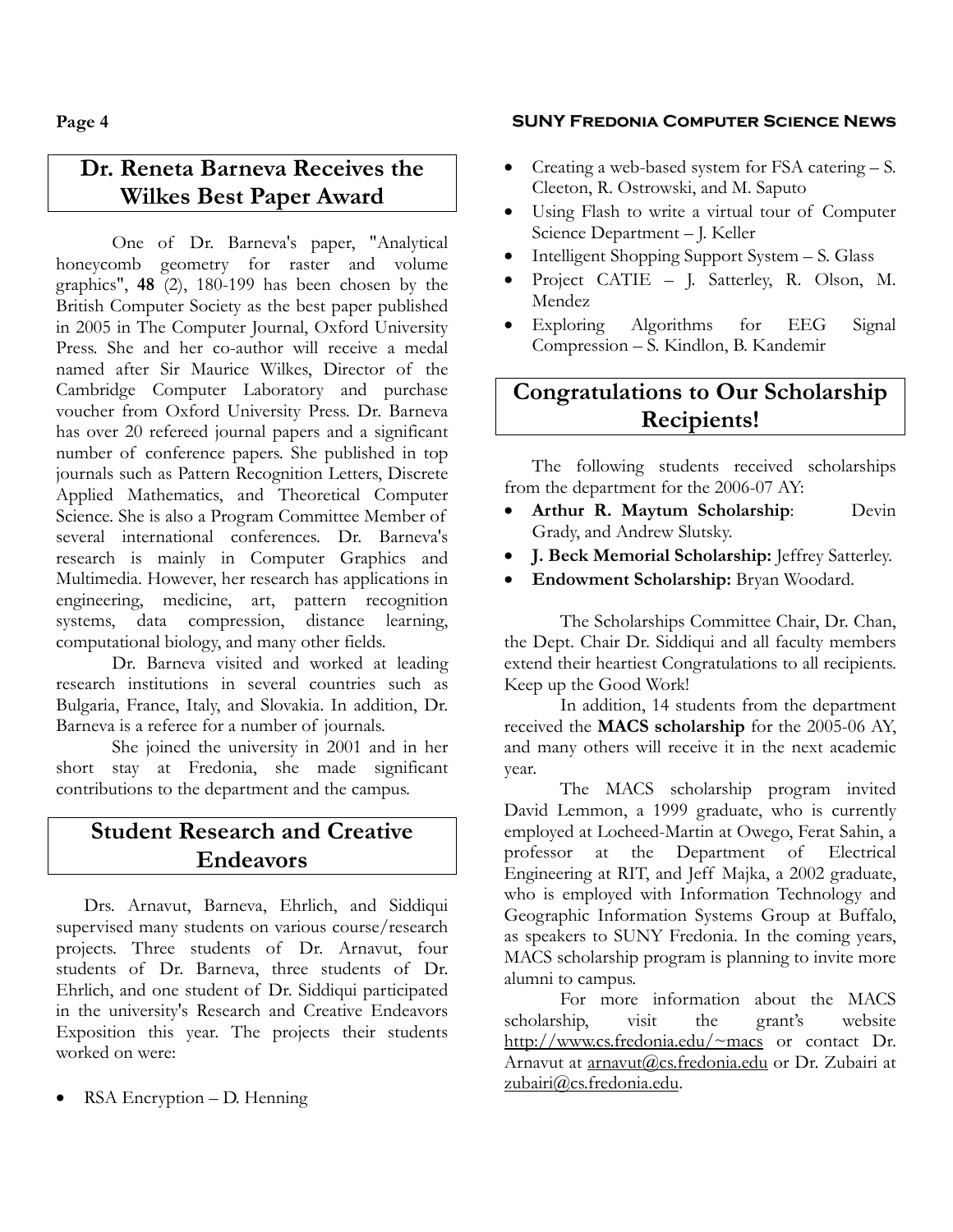#### **SUNY Fredonia Computer Science News Page 5**

# **Internships and Jobs By Dr. Siddiqui**

The department continued to offer internships and employment opportunities both on and off campus. During the academic year 2005/06 four students did the internship, two students were sponsored for employment. Ten students were hired as proctors for Lab 115 for each semester and 4 students as lab assistants. The department chair continued to help prepare student resumes. All graduating seniors are encouraged to seek help from the Career Development Office and their advisors in building a professional resume and obtaining good recommendation letters. Frequently, employers contact Department Chair to recruit fresh graduate. If you are graduating this year, contact Dr. Siddiqui for any such possibility.

For Spring 2006, the proctors were: David Mandery (Head Proctor), Scott Cleeton, Bahar Kandemir, Steven Kindlon, Steven Morse, Brian Woodard, Amy Sak, Garrett Raymond, Timothy Olow, and Devin Grady. The lab assistants were: Steven Morse, Amy Sak, Devin Grady, and Steven Kindlon.

#### **Student Recruitment By Dr. Khalid Siddiqui**

After a record graduating class of over 45 students in 2004-05, the number of majors in the programs plummeted.

Concerted efforts through Open Houses, individual invited visits of students/parents, letters at various stages of admissions process, emails, presentations to liberal arts students, and phone calls were made to recruit new students. All brochures were rewritten and updated. Summer advising material was updated. Admission fact sheets were revised and articulation agreements with SUNY sister campuses and other area colleges were revised.

Our aggressive recruiting efforts paid off and at the beginning of Fall 2005, fortythree new students joined the program. This included 11 freshman, 20 internal transfers, 10 external transfers, and 2 readmits.

#### **Proctorship Experience By David Mandery – CS Senior**

I worked for the department in a few different roles. Times have changed throughout the years. Starting out as a proctor of the Computer Science lab back in my sophomore year (that was before Computer Science separated from Math), things were less organized. All the proctors had equal access to the machines and could make changes on them. This freedom caused problems and the computers at times became a mess. Restricting the privilege to install software to only the head proctor enabled to better manage the lab. If the proctors need to install software, all they need to do is to contact the Head Proctor.

For my junior and senior years, I have been the head proctor. The job of the Head Proctor has changed recently by adding more responsibilities. Working as the head proctor enabled me to undertake a greater leadership role. Playing a leadership role is a key to success in the business world.

Being a proctor is a privilege that should not be taken lightly. Becoming a proctor provides a role in how to run the lab. You can help keep the lab running smoothly by making sure students do not make the lab a mess and keeping the lab a welcoming place. In addition, being a proctor allows you to be in the lab whenever you want. If you think you can take the responsibility, not abuse the privilege, and make the lab run better then you should definitely apply for a proctoring job for the Computer Science lab in Fenton 115.

Since my time in the department is running out, I want to say thank you for giving me the opportunity to be a proctor and then Head Proctor for these years. It has been an interesting and fun experience. Enjoy Fenton 115 and its speed demon new computers that are coming next semester.

*David Mandery is a CS senior who will be graduating at the end of the spring semester. David worked for the department as a proctor and a Head Proctor for the Computer Science lab in Fenton 115 and also as a lab assistant.*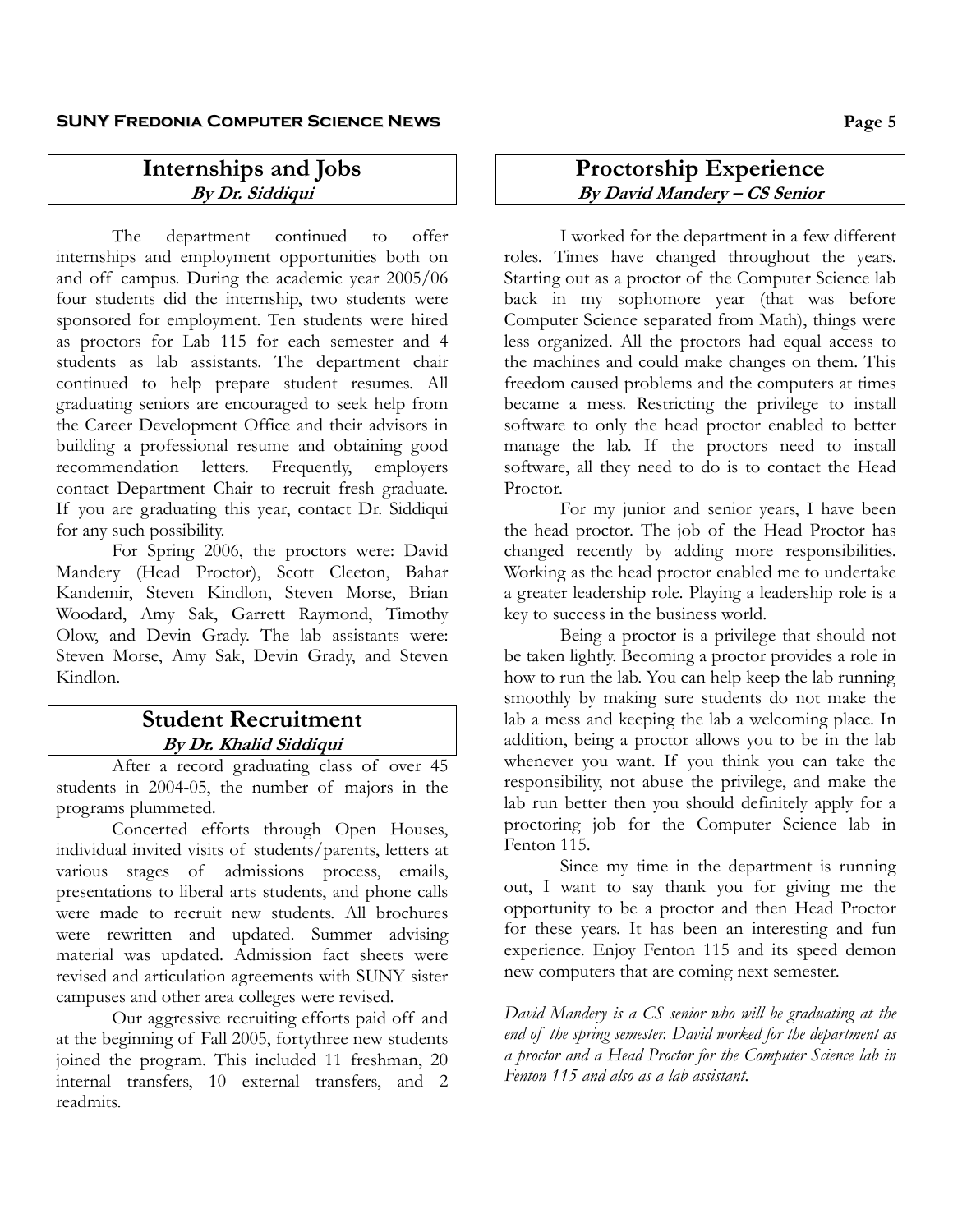# **Computer Science Club**

#### **CS Club News**

*By Jordan Bommelje* 

Changes were made on the E-board of the CS Club in the spring semester. Jordan Bommelje was promoted to President and Kevin Price was appointed Vice President. The CS Club meets often to discuss possible events that the club can hold about subjects that are of interest to the members of the club. In mid April, the CS Club hosted a three session seminar on "Understanding Public Key Cryptography: How and Why it Works.".

Our programming team attended the ACM and CCSCNE competitions this year. The team members are: Devin Grady, Ed Parker, and Bryan Woodard.

 In late April or early May, the CS Club will be holding elections for the Fall 2006 CS Club. If you are interested in joining the CS Club, please contact Jordan Bommelje at bomm6831@fredonia.edu or the CS Club advisor, Mr. Mike Szocki at szocki@cs.fredonia.edu.

I think the only thing that needs to be improved is the number of members in the CS Club. I don't think it's very well publicized; therefore CS majors are not interested. I am definitely going to try to change that, however I think that it would be great if the CS teachers at the beginning of each semester announce to their students that there is a CS club on campus.

I think that's my only complaint. Other than that, I like all of the teachers, and all of CS.

For more information about the Computer Science Club, see the club's website http://www.cs.fredonia.edu/~csclub.

#### **My Experience**  *By Kevin Price*

I started college at SUNY Fredonia as an engineering/physics major in fall of 2004. I had a rough start at the college, and like many of my friends

who had the same major, I started with an atrocious GPA. After deciding that my major was primarily the reason for such grades, I switched over to computer science, which had always been an interesting topic for me.

After having been a computer science major for a year now, I would say that I already hold a viewpoint very similar to most students within the major. Yet, despite some difficulties one may come across, I would still have to say that I am thoroughly enjoying the experience.

When talking to most professors, I have gotten the feeling that they genuinely care, and are often interested in talking to students just about anything that is on their minds. And when it comes to advising, I've gotten nothing but the best encouragement and help in planning out my major.

Overall, I feel that SUNY Fredonia not only offers its students the chance to mature through learning, but also encourages relationships with its professors that prepare us for life later on.

#### **Summer, SLN, and J-Term Courses**

The department continued to offer courses in the J-term and summer and courses through SUNY Learning Network (SLN). The Computer Science department was the first on the campus to offer SLN courses in 1998 and J-term courses in 2003.

In the J-term of 2006, the department offered: CSIT 120 (SLN – Dr. Siddiqui), CSIT 456 (SLN – Dr. Siddiqui), and CSIT 462 (Dr. Barneva).

In the first summer session of 2006, the department will be offering: CSIT 104 (Mr. Szocki), CSIT 120 (Dr. Zubairi), CSIT 351 (SLN - Dr. Siddiqui), CSIT 425 (SLN - Dr. Barneva), and CSIT 536 (SLN - Dr. Zubairi). In the second summer session, the department will be offering: CSIT 107 (SLN - Mr. Steiger), and CSIT 455 (SLN - Dr. Siddiqui).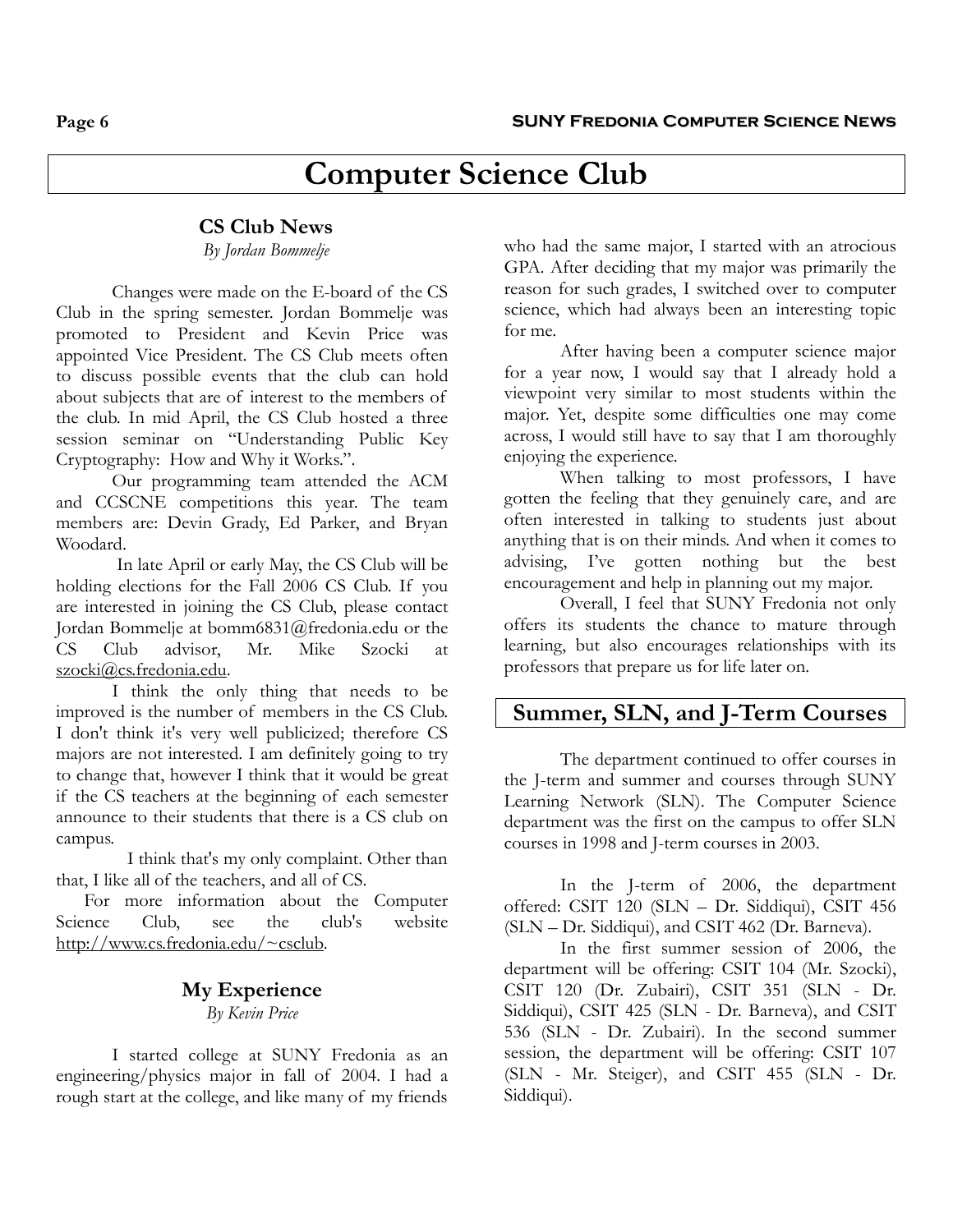#### **Industry and Academia Experience By two recent CS graduates**

#### **Industry**

*By Dave Bateman* 

Since graduating last May from Fredonia, I have had the chance to work for a couple of companies.

My biggest suggestion for CS students who will be graduating shortly (if they have not already started) is to know how to learn new languages and architectures on their own. While at Fredonia, I thought I had a wide range of programming knowledge. But companies do not always use C++ or JAVA as their main languages. The first company I worked for uses other languages that I had never heard of.

It is very useful for students to look at the job requirements at some career websites. If the student is not familiar with a language there, he/she has to do some research to become familiar with its syntax and style. Seniors should be able to do that. That is why at Fredonia we take some of those core classes like Paradigms, Data Structures, C++, and JAVA. Such

classes are not meant to teach the student everything he/she needs to know about programming, but they help the student understand the concepts of different languages so he/she can learn new ones on his/her own in order for him/her to be able to keep his/her job and remain an asset for the company he/she works for.

*David Bateman of Chili, NY graduated from the department last year. He was one of our top students. When he graduated, Dave decided to work in industry. At first, he worked at Paychex in Rochester, NY. At present, he works at Valore Books in Fredonia.* 

#### **Graduate School**

*By Mamadou Balde*

 My decision to do a Master's immediately after graduating was because of the motivation I received from SUNY Fredonia.

I did not have much trouble getting into graduate school. In fact, I have been accepted without a problem at

Pace University and have been awarded the Dean's scholarship.

At present, I am pursuing a Master of Science in Information Systems.

One remark I can make about graduate education at Pace University is that there are many presentations that have to be done. But with an average of five presentations a semester at Fredonia, I was already prepared for the challenge.

I expect to finish the degree in one year (that is in Fall 2006).

Living in a city is completely different than living in a village like Fredonia . But there is one thing that doesn't change: education. Education is the same everywhere.

*Mamadou Balde of Guinea graduated from the department last year. He was one of the few students to have three majors. Mamadou decided to continue his education. He is working on his Master's in Information Systems at Pace University.* 

| In History                                                                                                                                                                                                                       |                                                                                                                                                                                                            |
|----------------------------------------------------------------------------------------------------------------------------------------------------------------------------------------------------------------------------------|------------------------------------------------------------------------------------------------------------------------------------------------------------------------------------------------------------|
| 1957-8: FORTRAN appears.<br>1959-60: COBOL appears.<br>1963: IEEE is founded.<br>1964: Basic appears.<br>1967: IBM creates the first floppy disk.<br>1969: Unix is developed by AT&T Bell Laboratories.<br>1970: Pascal appears. | 1972: C appears.<br>1975: Scheme appears.<br>1986: $C++$ appears.<br>1987: Perl appears.<br>1991: Visual Basic appears.<br>1994-95: Java appears.<br>1995: PHP and JavaScript appear.<br>2000: C# appears. |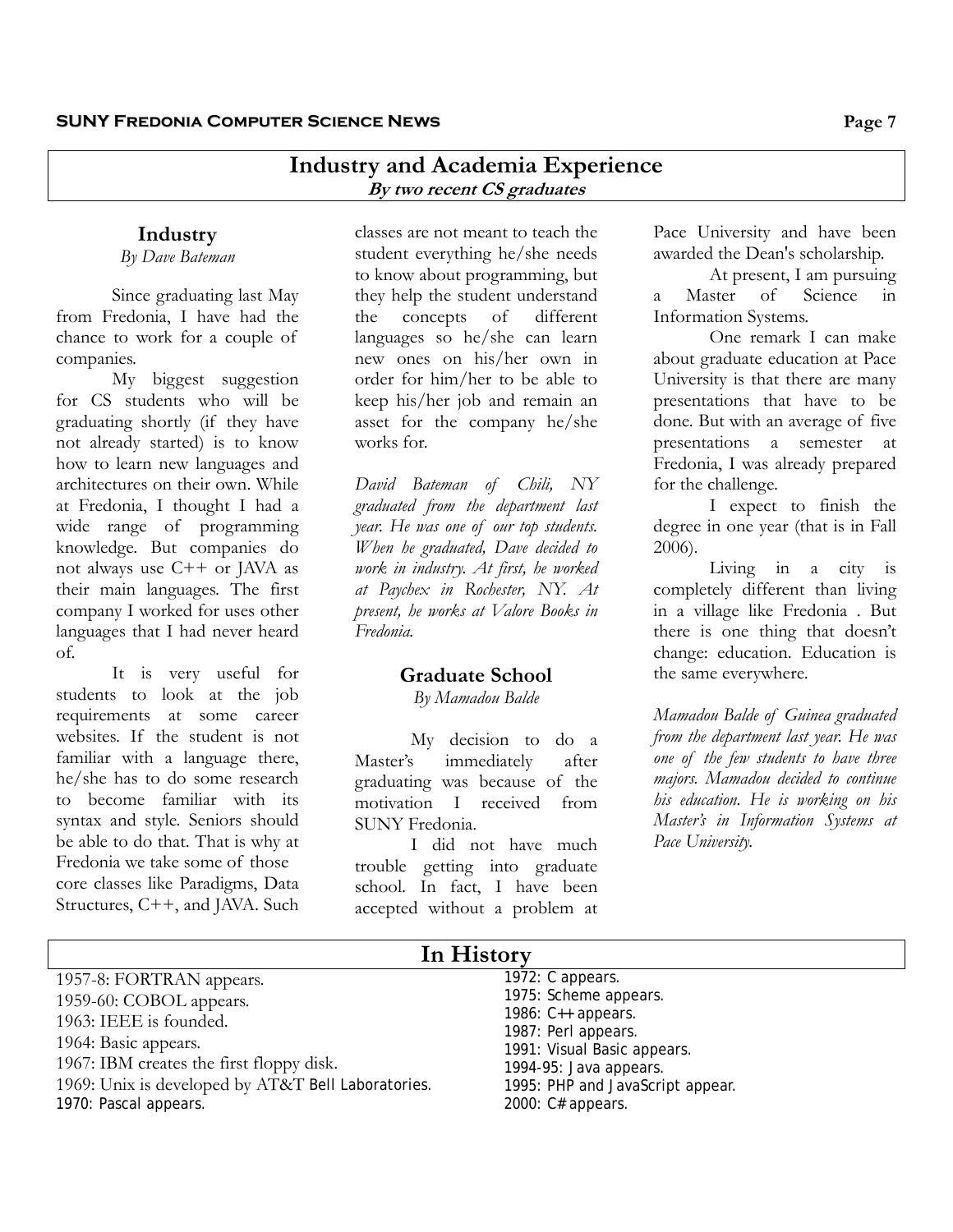# **What Do Two of Our First Master's Students Say?**

#### **By Rob Olson**

I'm a first year graduate student in the Interdisciplinary Studies Department, with a focus on cognitive science and artificial intelligence. Along with Michael Mendez, I am one of the first two students to take graduate classes in computer science at Fredonia. As an undergraduate at Fredonia, I majored in computer science (Systems Software Track) and minored in philosophy, taking classes that focused on the areas of ethics and metaphysics.

During my senior year, I spearheaded a software engineering project in natural language understanding. None of us were really familiar with the field, and we dived headfirst into the subject with the goal of creating a program that could understand and generate English sentences. While working on it with Michael Mendez, Jeff Satterly, Cameron MacVean, and Justin Fransico I became intensely interested in computational linguistics, issues relating to knowledge representation, and the philosophical problems associated with the field of Artificial Intelligence.

As a graduate student, I've continued to examine that problem further with classes such as Introduction to Cognitive Science and Advanced Artificial Intelligence with Dr. Ehrlich, and Psychology of Language with Dr. Richard Weist of the Psychology Department. Moreover, I have taken Pattern Recognition with Dr. Siddiqui and Computational Biology with Dr. Barneva, which are areas of application for intelligent programs.

My research, up to this point, has primarily been focused on developing a language-driven artificial intelligence using the SNePS software developed at the Unversity of Buffalo, with classmates Michael Mendez and Jeff Satterly. This semester we have been focusing on developing an input grammar to convert English into a semantic representation, an output grammar that can express segments of a semantic network, and creating special network contexts for both short term memory and sensory memory. We intend to continue developing this project for as long as time permits.

In addition, I have been doing research on child language acquisition and related cognitive development issues with Dr. Weist of the Psychology Department. In particular, we have been examining the acquisition of the past progressive verb form to determine when children acquire the ability to use a second temporal identifier. I

plan on expanding this research over the summer to include a greater sampling size and, pending the results, investigate publishing it.

 After completing my Master's degree at Fredonia, I intend to get a Doctorate in Cognitive Science, Computer Science, or Philosophy.

#### **By Mike Mendez**

Being a part of pioneering a new endeavor always comes with unique challenges and blessings. When faced with the looming choices of life after graduation, the option of working towards a graduate degree became more and more desirable as I considered what I wanted to do (or, at least, start out doing). Looking at different universities throughout SUNY and CUNY, there were a number of both business and computer science oriented IT programs available. Even with those options, when I found that one was in the works at Fredonia, I decided to stay and be a part of it, and work towards an interdisciplinary program I could design myself.

 While there have been obvious pitfalls of limitations in offerings and schedules as the courses are developed, the quality of the coursework and effort put in by the faculty involved in the process has made it worthwhile. I have always enjoyed the Fredonia tradition of close communication between the faculty and student populations, and those relationships are only strengthened through graduate work both out of necessity and as the freedom to focus your research puts you in touch with others who share the same interests as you.

 Those considering staying at Fredonia for Master's in Computer Science are strongly encouraged to do so, I have yet to regret the decision I have made. Even during the period of developing the program and before having a full offering in place, I would still encourage those considering the program to stay and be a part of creating and supporting the program. The flexibility of Fredonia's Interdisciplinary program allows you to explore aspects of your studies that stretch across other fields and work towards exactly what you're looking for. The Interdisciplinary Department (Life Long Learning, 2nd floor Fenton) has graduate course catalogs for those interested in seeing what is currently offered across the entire campus.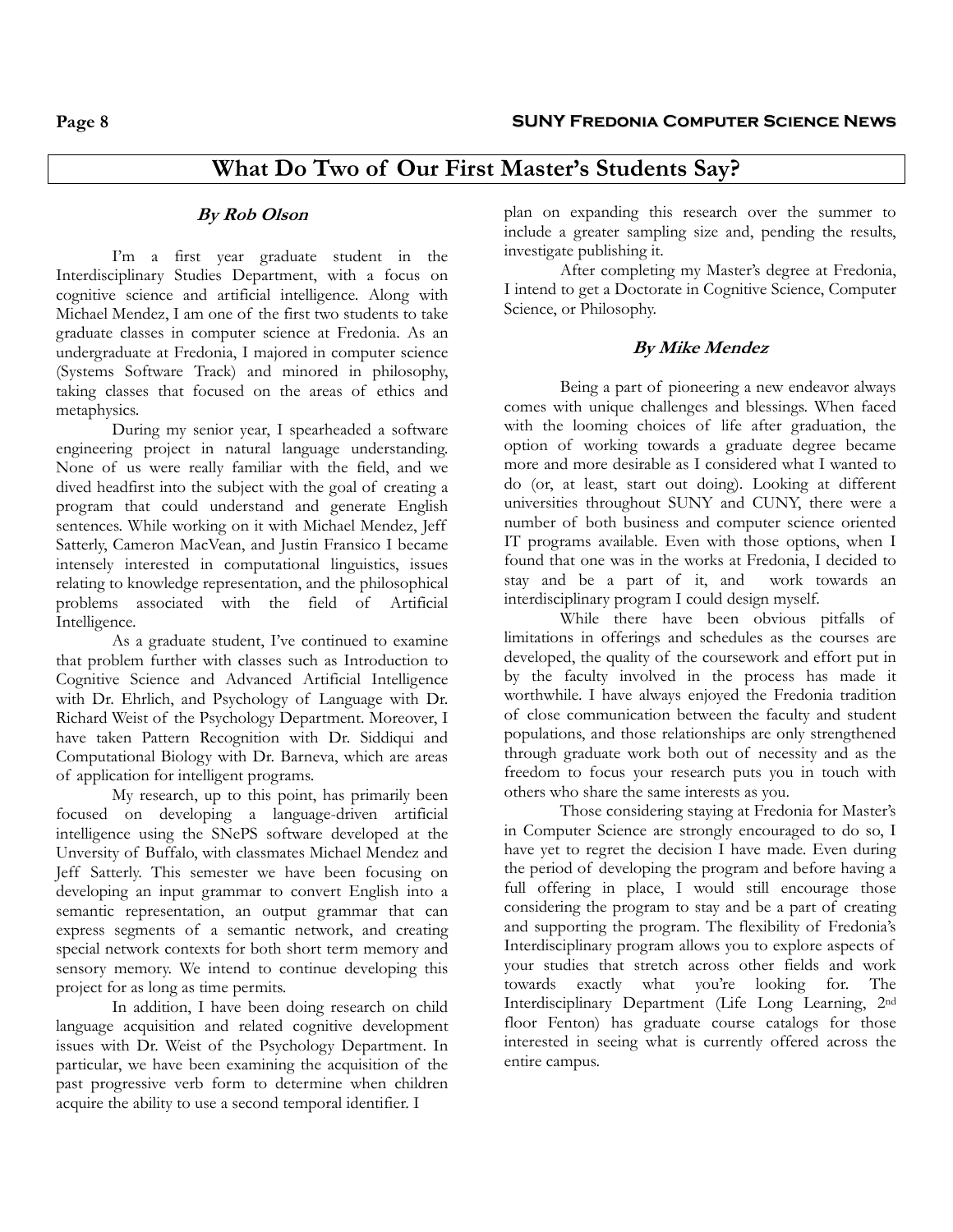# **Our Seniors Say Goodbye**

At least 13 majors and three minors graduating or will be graduating this year. A party to honor our graduates, scholarship recipients, and programming teams, will be held on May 12, 4:00-6:00 PM in the English Reading Room (Fenton Hall). All students in the department are invited.

One of the students who will be graduating in the spring semester is David Mandery (from Greece, NY). Dave joined Fredonia in Fall 2002. Dave's future plans are to find to a job and eventually go to graduate school.

Here is what Dave says about his experience at Fredonia:

It seems like just a short time ago that I got a phone call saying I was accepted to SUNY Fredonia to be a Computer Science major. The decision to come to Fredonia instead of going to the other schools I considered has truly affected the course of my life in both good and bad ways, but mostly good.

Living in Fredonia and being a part of the institution has changed the way I think about the world.

As graduation gets closer and closer, I have been looking at the greater picture of things. What is this thing called education about, and how have the last 4 years and the previous pre-undergrad education shaped me into what I am today? Looking back, I have seen how

things are related to each other and how you can use what you learn in totally different contexts than how they were meant and taught to you. For example, since Fredonia is a liberal arts university, you can use what is learned in general education classes in an abstract way to use it differently in a major class and vice versa. You can apply the problem-solving skills learned in computer science classes and apply them to other classes.

Having a variety of majors here at SUNY Fredonia makes education better; it brings about a greater combination of people and ways of thinking.

Being a part of the Honors Program, I got to take different courses than other students. These courses usually give you a look into a topic without having previous knowledge in it. For example, taking Architecture and Society introduced me to the idea of suburban sprawl. It made me think about how towns and cities are structured. I can take this knowledge and apply it to how things work in society.

Choosing Fredonia and living here also made me appreciate what living in a town the size of Fredonia can be like. Having most needed places within walking distance is great. You don't have to worry about driving and finding a parking spot in some huge lot; you can just walk.

Completing my undergraduate degree has shown me that the whole education experience can be utterly rewarding, especially higher education. What you get out of it is not just the classes that you are paying for, but also what you learn outside of class. These things are considered a bonus, but they can be just as important as the class material. One example is the social aspects of the university on and off campus. Places like the CS Lab are great for enriching the person's social experience; people there discuss ideas about how to do things related to computers and networking.

Personally, in the past I have learned a lot of information about how things work from the upperclassmen, and now as an upperclassman I share my knowledge with the underclassmen. As my Fredonia experience comes to an end, I can see how my Fredonia education has made me ready for the real world.

To be honest, my Fredonia experience has been pretty positive. There hasn't been too much negative that is worth writing about. For example, sometimes there could be differing opinions or maybe not liking when an exam was scheduled. But those examples are not really significant.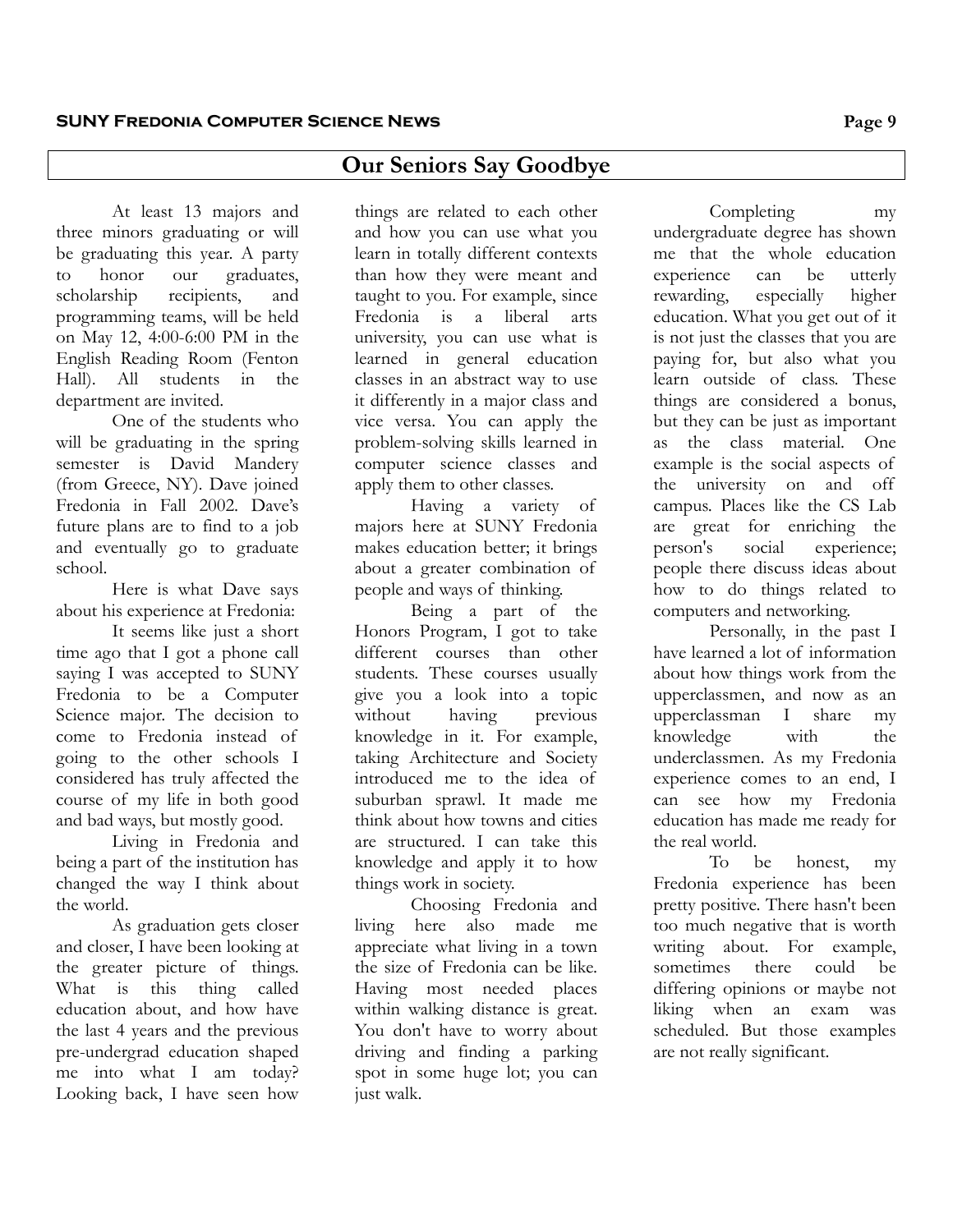# **Other News and Events**

# **Faculty News**

- 1) Dr. Ziya Arnavut was elected representative atlarge for the College of Natural and Social Sciences for the University Senate.
- 2) Dr. Reneta Barneva was elected Vice Chair of the Senate for 2006-07.
- 3) Dr. Barneva served as a Governance Officer of the University Senate in 2005-06. She was elected Vice Chair pro tempore Fall 2006. She was also elected Vice Chair of the Faculty and Professional Affairs Committee. Next year she will serve Chair of the Committee.
- 4) Dr. Barneva delivered the Kasling Lecture on October 4, 2005. It was well attended and many faculty members from the department were present as well. Attendees enjoyed the lecture.
- 5) Dr. Zubairi has received SUNY UUP Individual Development Award 2006. It involves support for chairing special session on collaborative networking and participating as publication chair in Collaborative Technologies Symposium to be held in May 2006.
- 6) Dr. Zubairi will be on sabbatical next year.
- 7) Drs. Hansen and Siddiqui served on Campus Technology Focus Group.
- 8) Many professors had papers accepted/published and some are chairing sessions and organizing conferences.
- 9) Dr. Siddiqui is working on the Incubator project.

# **Systems and Facilities**

- 1) During summer Mike Szocki prepared the AV cart, laptops, desktop, and cleaned/updated Lab 115 equipment.
- 2) Upgrade (new machines, link system, chairs, paint, carpet cleaning, etc.) for Lab 2164 was completed last summer.
- 3) New equipment ordered/received: two refurbished laptops, refurbished desktop, new desktop, projector, digital camera, two printers, and some accessories for faculty machines.

4) The department's website has been updated.

# **Visits**

- 1) A delegation from Fredonia that included Drs. Hefner, Siddiqui, and others, visited Ege University in Turkey.
- 2) A delegation from Japan visited Fredonia. Their meeting with Drs. Barneva, Hansen and Siddiqui was arranged on Sept. 30 to brief them about the department programs, student/faculty projects and labs. The possibility of partnership and exchange was discussed.
- 3) A delegation from Ege University, Izmir, Turkey visited the campus in October and a Memo of Understanding between the two institutions was signed to develop Dual Degree programs in CIS and International Studies. The CS team (Drs. Barneva, Hansen, and Siddiqui) and Ege team (Drs. Ikiz (VR), Eren, and Turksever) developed the joint curriculum.

# **Other News**

- 1) Professional partnerships with community organizations and area companies was sought: visited Trinity and Unitedways, and two interns are working on a number of community projects as interns.
- 2) Academic partnerships with international (Pakistan and Turkey) universities is moving well.
- 3) Five-year review was completed. Some corrections were made during summer. Final report from the reviewers received. It was delivered to everyone.
- 4) The Department received two tenure-track lines and a visiting F/T position.
- 5) Course 251 was approved and it will be offered in Fall 2006.
- 6) Several books were ordered from the funds allocated to the department for the library acquisitions.
- **7)** Subscription to ACM was reinstated and started a new subscription to IEEE.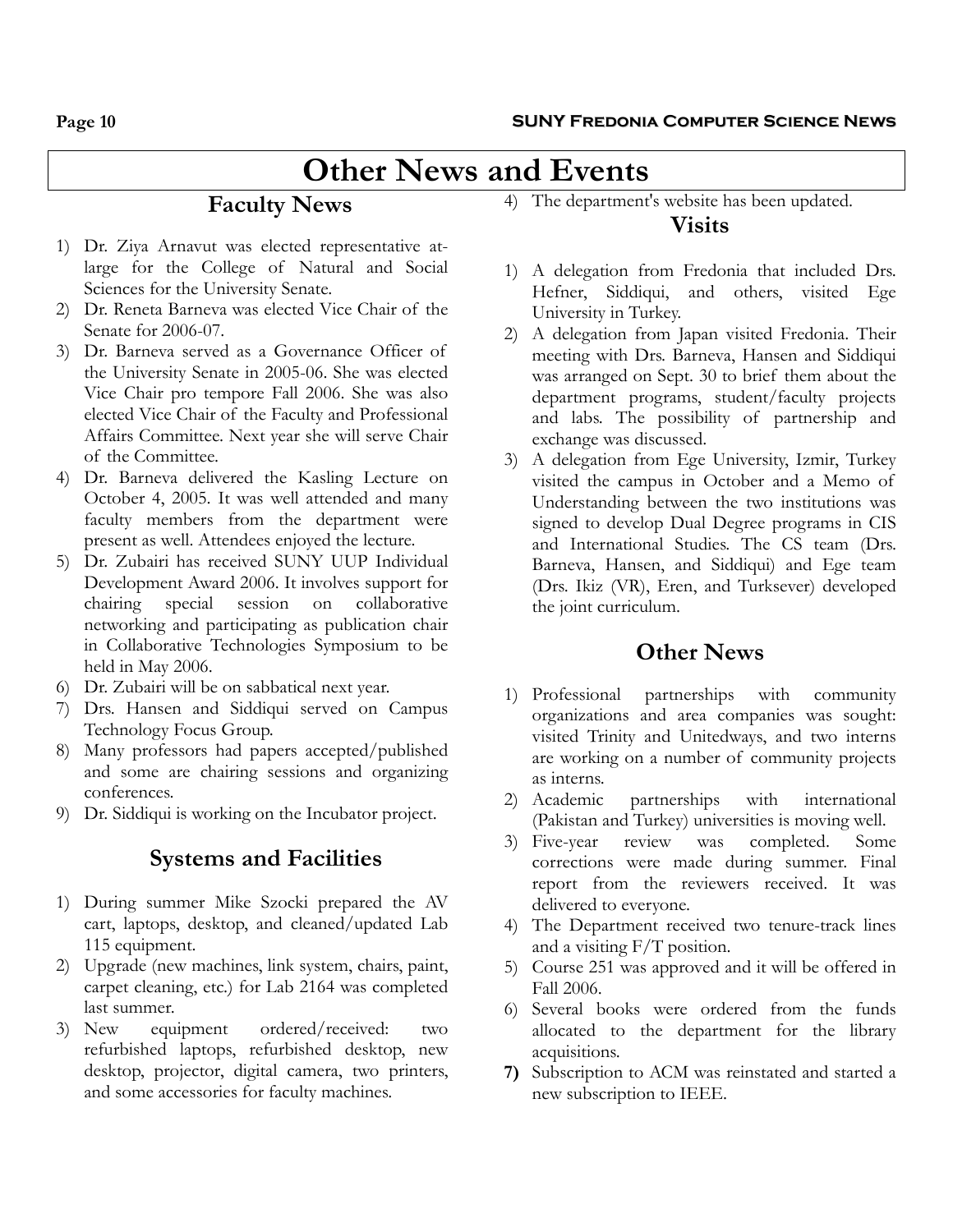#### **SUNY Fredonia Computer Science News Page 11**

#### **… Second continued from page 1**

Other projects include, upgrade of Lab 2164, acquisition of several faculty machines, two servers for the Fenton 115 Lab and the department, several printers, a digital camera, a display cabinet, several refurbished computers, and many more computer peripherals.

We lost Mr. Greutman and added Dr. Singh as the new member at the Visiting Assistant Professor rank. Another pleasant addition was that of Debbie Cambria, the half-time secretary. Her work for the department has been outstanding to say the least. The department now has 9 full-time faculty members including the chair and the systems administrator, and 5 part-time faculty members. One of the faculty members whose appointment was split between Computer Science and Math was permanently moved to the CS department. We were successful in obtaining two tenure-track lines including one temporary adjunct line being a conversion into a tenure-track line. We also got the approval for a visiting position. The search Committee is currently busy in the recruiting process. The committee's tireless efforts including that of its chair are commended very much.

Most committees were very active throughout the year. Five committees, namely Assessment (Drs. Arnavut, and Siddiqui), CS&F (Dr. Zubairi and Mr. Szocki), Search (Dr. Barneva), Graduate (Dr. Barneva), and Outreach (Mr. Szocki, Dr. Siddiqui) were particularly noticeable. In addition Dr. Abu-Jeib volunteered to lead the High School Competitions.

After a semester-long sabbatical leave at RIT, Dr. Arnavut retuned to the department in Fall. Dr. Zubairi will be on the similar leave during 2006-07.

Our students and faculty participated in many on and off-campus scholarly activities. Drs. Barneva, Siddiqui and Zubairi presented their work at the Faculty Research Expo. Various projects of many students with the supervision of Drs. Arnavut, Barneva, Ehrlich, and Siddiqui were displayed and presented at the Student Expo. Dr. Barneva delivered her Kasling Lecture in October. She also received the

best paper award of 2005 from the British Computer Society.

In short, all members of the department have tirelessly contributed to the growth of the department.

# **Message from the Chair By Dr. Siddiqui**

It has been a busy and very productive year for the Computer Science Department, and we hope it has been for you too. As this column is being written, we are in the midst of searches for three faculty positions. We already recruited three part-time members, two of whom hold a PhD degree.

We continued to function through strong and fairly independent committees each of which is administered by a member of the department.

Despite the national trends of low enrollment in computer science, our enrollment remains strong and we just hit the 100+ majors/minors mark this past week. We upgraded most of the computer equipment of faculty and Labs, and more is on the way. Faculty and students produced outstanding research and scholarship and were prominent at their respective expos. New programs, particularly the Dual CIS program with Ege University, Turkey, and new courses were developed and we continued to adapt to the changing face of computer and information sciences education.

 It is always both a sad and happy occasion as we say farewell to our graduating seniors. We, all members of the department wish you success in your careers. Stay in touch and keep us informed what you are doing.

In the last, I, on behalf of the department thank Drs. Ewing, Horvath and Hefner for providing their full support to our programs and in accomplishing many of our objectives throughout the year.